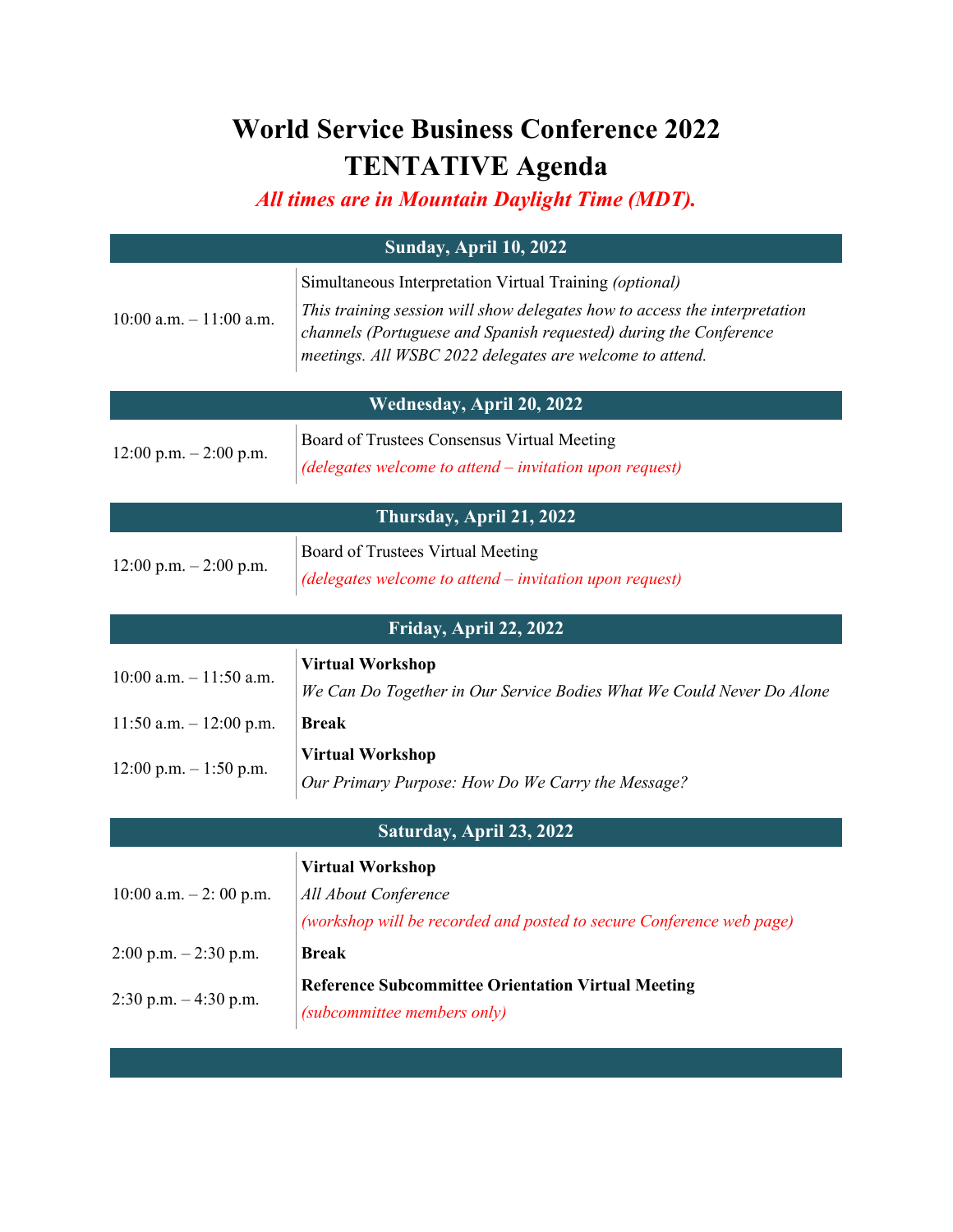| <b>Sunday, April 24, 2022</b> |                                                                                                                         |  |
|-------------------------------|-------------------------------------------------------------------------------------------------------------------------|--|
| $10:00$ a.m. $-10:50$ a.m.    | <b>Literature Q&amp;A Virtual Meeting</b>                                                                               |  |
| $10:50$ a.m. $-11:00$ a.m.    | <b>Break</b>                                                                                                            |  |
| $11:00$ a.m. $-2:00$ p.m.     | <b>Meet the Maker Virtual Meeting</b>                                                                                   |  |
| $2:00$ p.m. $-2:30$ p.m.      | <b>Break</b>                                                                                                            |  |
| 2:30 p.m. $-4:30$ p.m.        | <b>Reference Subcommittee Virtual Meeting</b><br>(if necessary)                                                         |  |
|                               | Monday, April 25, 2022                                                                                                  |  |
| $8:00$ a.m. $-9:00$ a.m.      | <b>OA Recovery Meeting</b><br>Sponsored by Region One                                                                   |  |
| $10:00$ a.m. $-11:50$ a.m.    | Trustee Nominee Speeches and Q&A Virtual Meeting<br>(meeting will be recorded and posted to secure Conference web page) |  |
| 11:50 a.m. $- 12:00$ p.m.     | <b>Break</b>                                                                                                            |  |
| $12:00$ p.m. $-2:00$ p.m.     | <b>Virtual Forum</b><br>Using Spiritual Principles to Do Together What We Could Never Do Alone                          |  |
| $2:00$ p.m. $-2:30$ p.m.      | <b>Break</b>                                                                                                            |  |
| 2:30 p.m. $-4:30$ p.m.        | <b>Reference Subcommittee Virtual Meeting</b><br>(if necessary)                                                         |  |
|                               | Tuesday, April 26, 2022                                                                                                 |  |
| $8:00$ a.m. $-9:00$ a.m.      | <b>OA Recovery Meeting</b><br>Sponsored by the Virtual Region                                                           |  |
| 10:00 a.m. $-2:00$ p.m.       | <b>Virtual Business Meeting I</b><br>(opening, officers/region/committee reports, literature motions)                   |  |
| $2:00$ p.m. $-2:30$ p.m.      | <b>Break</b>                                                                                                            |  |
| 2:30 p.m. $-4:30$ p.m.        | <b>Reference Subcommittee Virtual Meeting</b><br>(if necessary)                                                         |  |
| Wednesday, April 27, 2022     |                                                                                                                         |  |
| $8:00$ a.m. $-9:00$ a.m.      | <b>OA Recovery Meeting</b><br>Sponsored by Region Six                                                                   |  |
| 10:00 a.m. $-2:00$ p.m.       | <b>Virtual Business Meeting II</b><br>(new business)                                                                    |  |

2:00 p.m. – 2:30 p.m. **Break**